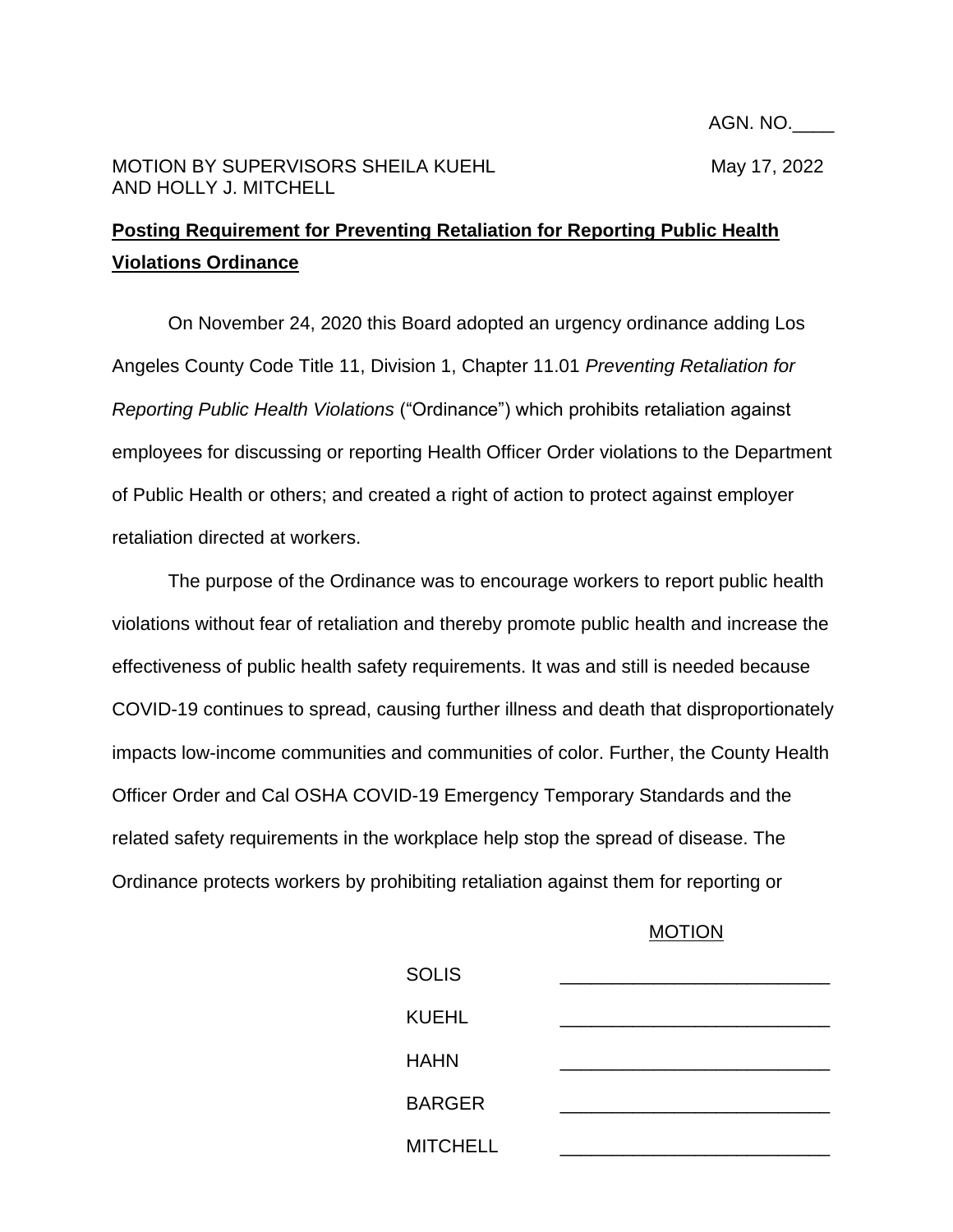discussing violations of Health Officer Orders, or other violations of Title 11, or for participating in a Public Health Council. In addition, the Ordinance signals the County's seriousness about protecting workers by providing for penalties (up to \$10,000 per violation per day) and creating a right of action to protect against employer retaliation of workers, including the right to attorneys' fees to the prevailing party.

On November 10, 2020 this Board directed the Department of Public Health (DPH) to begin implementation of a Public Health Councils Program ("PHC Program"). To date the PHC Program has reached over 9000 Workers in the garment manufacturing, food manufacturing, warehousing, restaurant, and grocery sectors with information about Health Officer Orders ("HOOs"); how to file complaints for perceived HOO violations in their workplaces; and protections afforded by the County's antiretaliation ordinance in the event that they experience employer retaliation for these public health activities. Educating workers on the Ordinance and the protections provided to them has been instrumental to the PHC Program.

Despite media attention to a successfully investigated complaint of retaliation and monetary penalties, the efforts of DCBA to investigate retaliation complaints, and the PHC Program, there is still widespread lack of knowledge among employers and workers about the Ordinance, especially sectors beyond the PHC Program. Employees remain very fearful about discussing or reporting problematic workplace conditions and employers remain unaware of the Ordinance and the penalties that can be levied against them if found guilty of retaliation. A posting requirement is needed to help educate both workers and employers across all sectors countywide, except in cities that have their own Health Officers.

The County has posting requirements in place to help educate workers and employers about the County's Wage Ordinance and Human Trafficking Ordinance. A